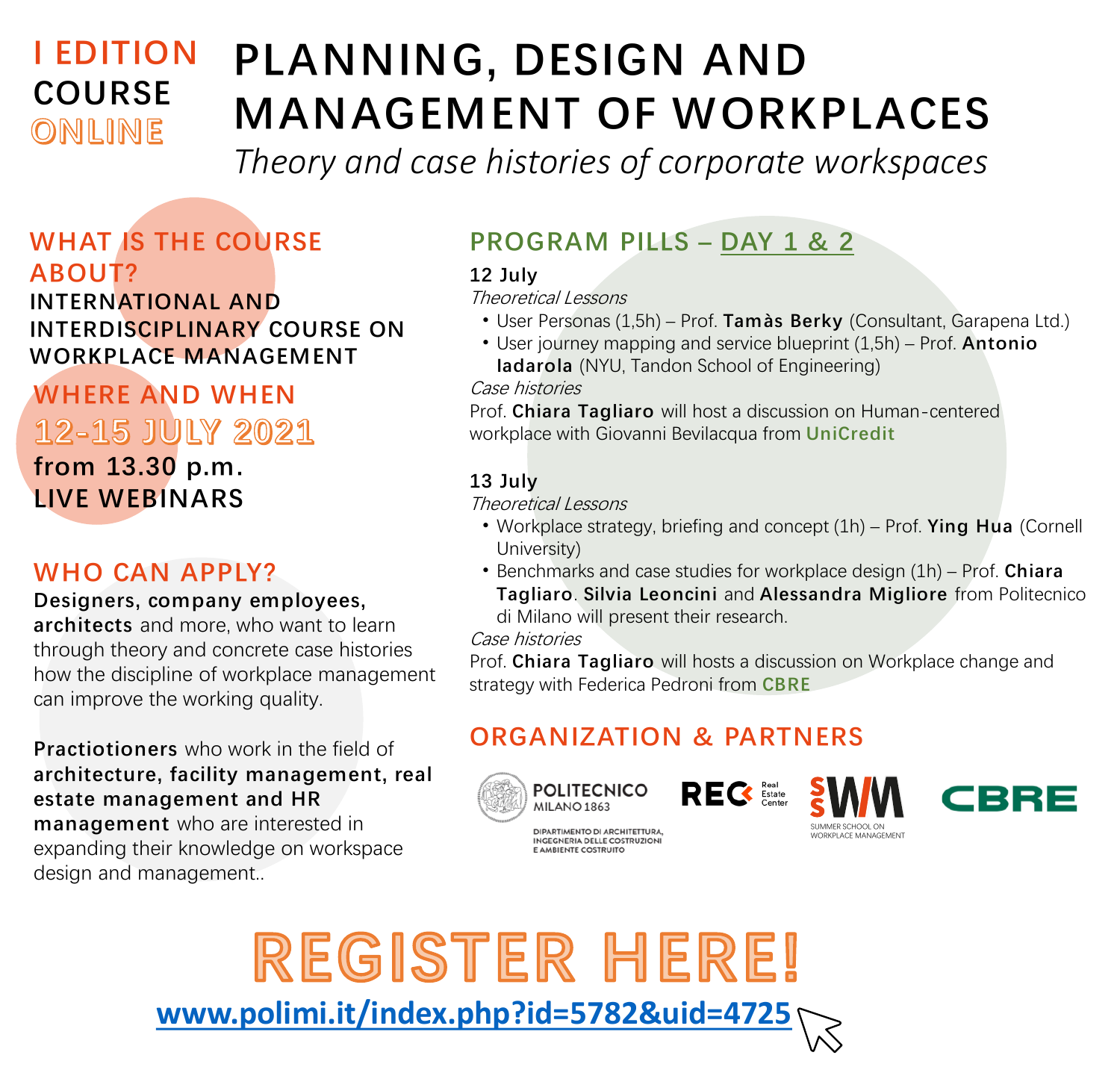# **I EDITION COURSE** ONLINE

# **PLANNING, DESIGN AND MANAGEMENT OF WORKPLACES**

*Theory and case histories of corporate workspaces*

 $\vee$  [sswm-dabc@polimi.it](mailto:sswm-dabc@polimi.it) in [rec-realestatecenter](https://www.linkedin.com/company/rec-realestatecenter) [www.rec.polimi.it](http://www.rec.polimi.it/offerta-formativa/summer-school-wm/)

### **COSTS**

Full course 12 July-15 July (**12 hours course - online**) **€ 800,00**

Sconto del **15%** (=680€) per:

- gli iscritti all'Ordine Architetti della provincia di Milano
- aziende che iscrivono più dipendenti al Corso

CFP from Ordine Architetti PPC della provincia di Milano only attending 75% or more of the course and upon successful completion of the final quiz.

# **FURTHER INFORMATION PROGRAM PILLS – DAY 3 & 4**

#### **14 July**

Theoretical Lessons

- Workplace management around Europe: cross-country comparison of practices (1h) – Prof. **Chiara Tagliaro**. **Alice Paola Pomè** from Politecnico di Milano will present her research.
- Technology applications in the workplace environment (1h) Prof. **Ingrid Nappi** (ESSEC Business School)
- KPIs for workplace management (1h) Prof. **Chiara Tagliaro** (Politecnico di Milano)

#### Case histories

Prof. **Chiara Tagliaro** will hosts a discussion on KPIs for an effective workplace with Monica Guarda from **Enel**.

#### **15 July**

Course ends. Prof. **Chiara Tagliaro** will hosts a discussion on Workplace as a campus with Silvio Zani from **Zambon**.

### **ORGANIZATION & PARTNERS**



**POLITECNICO** MILANO<sub>1863</sub>

DIPARTIMENTO DI ARCHITETTURA, INGEGNERIA DELLE COSTRUZIONI